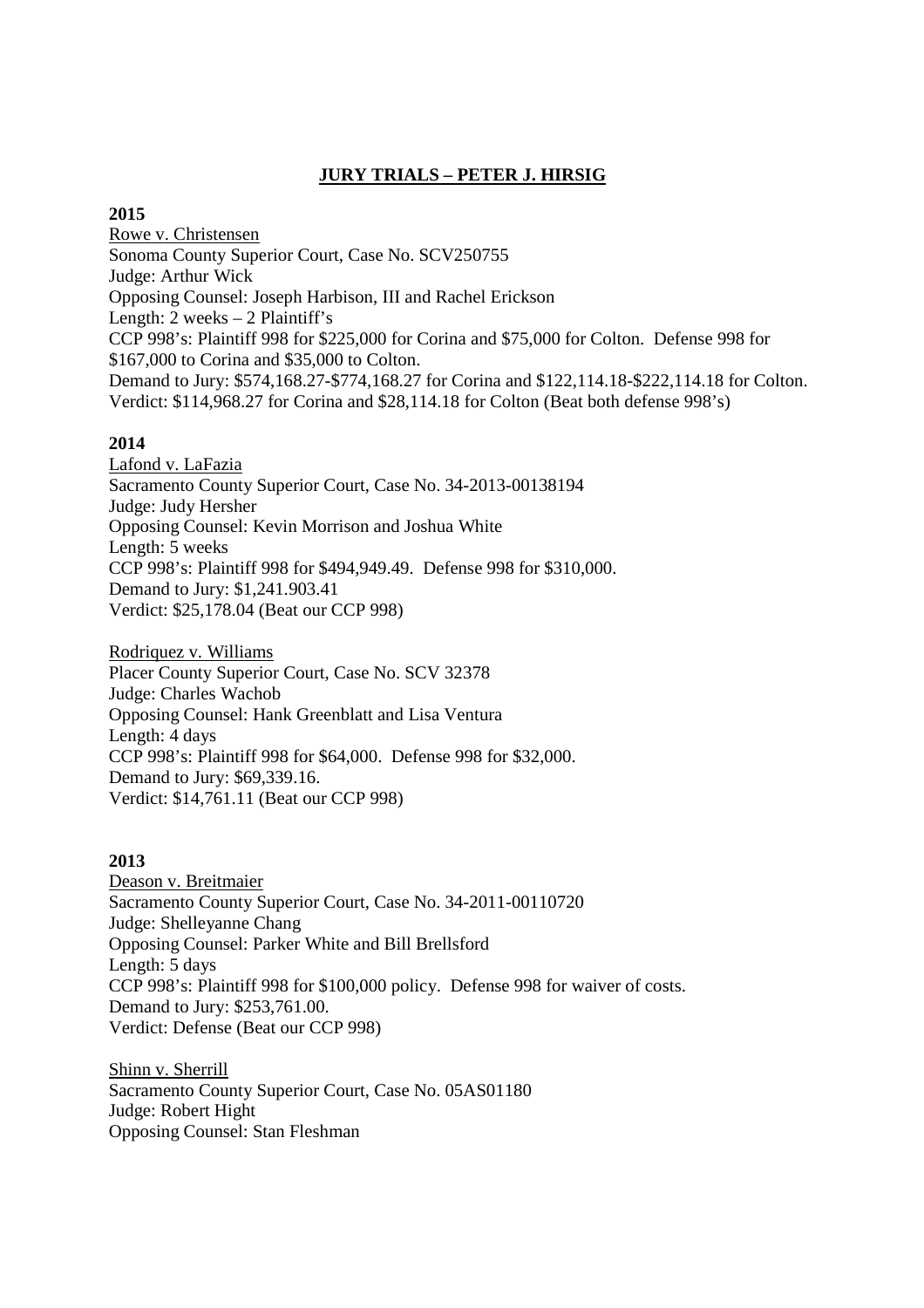Length: 4 days CCP 998's: Plaintiff 998 for \$25,000. Defense 998 for \$17,208. Demand to Jury: \$50,000. Verdict: \$2,500 (Beat our CCP 998)

### **2012**

Romero v. Brey San Joaquin County Superior Court, Case No. 39-2010-00241660-CU-PA-STK Judge: Barbara Kronlund Opposing Counsel: Russell Sahlin Length: 2 weeks (4 court days) CCP 998's: No 998 from plaintiff. Defense 998 for \$2,000. Demand to Jury: \$58,009.00 Verdict: Defense (Beat our CCP 998)

Bradshaw v. Baker / Hoesing Sacramento County Superior Court, Case No. 34-2008-00026293 Judge: Brian VanCamp Opposing Counsel: Parker White Length: 3 weeks (14 court days) CCP 998's: None from plaintiff. We propounded a 998 for \$25,000. Co-Defense for \$65,000. Demand to Jury: \$1,181,975.00 Verdict: Defense (Beat our CCP 998 with Judgment against plaintiff for \$90,000)

Fortmuller v. Madsen Sacramento County Superior Court, Case No. 34-2009-00031625 Judge: Brian VanCamp Opposing Counsel: Michael Lowen Length: 2 weeks (10 court days) CCP 998's: Plaintiff 998 for \$499,999 and then \$299,999. Defense 998 for \$25,000. Demand to Jury: \$386,000.00. Verdict: \$13,500 (Beat our CCP 998 with Judgment against plaintiff for \$54,670)

#### **2011**

Nichols v. Berman San Joaquin Superior Court, Case No. 39-2008-00199429-CU-PA-STK Judge: Michael Coughlin Opposing Counsel: Alan Laskin Length: 6 days CCP 998's: Plaintiff 998 for \$100,000 and then \$70,000. Defense 998 for \$60,000. Demand to Jury: \$150,000.00. Verdict: Defense (Beat our 998)

Todd v. Schmadeke/O'Keefe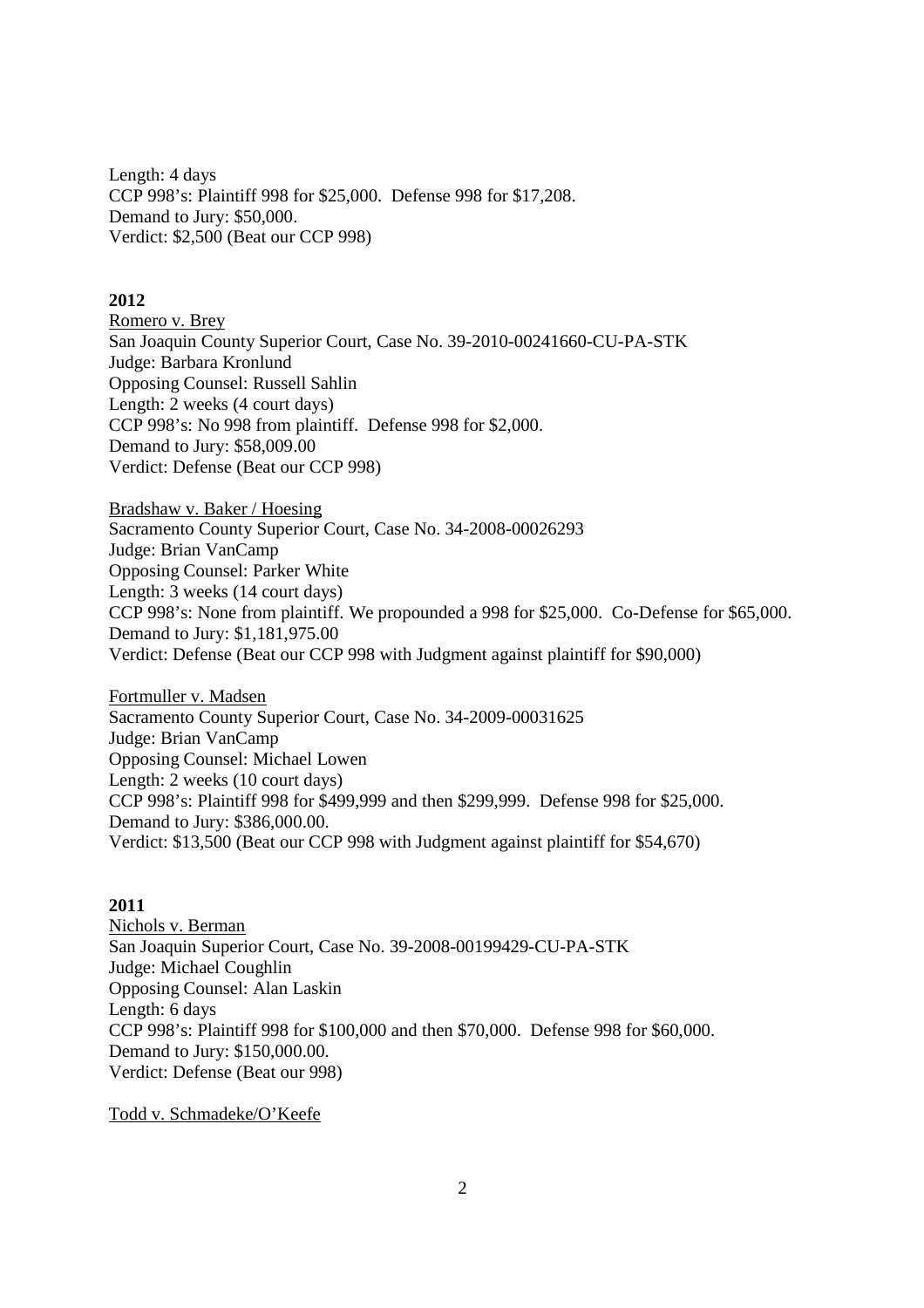County of Lake Superior Court, Case No. CV406981 Judge: Robert Crone Opposing Counsel: Brenden Kunkle Length: 12 day's CCP 998's: Plaintiff 998 for \$250,000. Defense 998 for waiver of costs. Demand to Jury: \$332,028.55 to \$406,028.55. Verdict: Defense (as to our client O'Keefe – Beat our 998)

#### **2010**

Davis v. Hurwitz Sacramento County Superior Court, Case No. 34-2009-00032116 Judge: Lloyd Phillips Opposing Counsel: Lena Dalby Length: 11 day's CCP 998's: Plaintiff 998 for \$85,000. Defense 998 for \$26,900.58. Demand to Jury: \$270,000.00. Verdict: \$5,600 (Beat our CCP 998)

Tafoya v. Krishan Napa County Superior Court, Case No. 26-47836 Judge: Francesca Tischer Opposing Counsel: Michael Jansen Length: 5 days CCP 998's: No 998 for plaintiff. Was making an over the policy demand. Defense 998 for \$25,000 to John Tafoya and \$8,500 to Jody Tafoya. Verdict: Defense (Beat our CCP 998's)

City of Sacramento v. Patching Sacramento County Superior Court, Case No. 06AS03584 Judge: Robert Hight Opposing Counsel: Kathleen Rogan Length: 3 days CCP 998's: Plaintiff 998 for \$15,640.24. Defense 998 for waiver of costs. Verdict: Defense (Beat our CCP 998)

#### **2009**

Dengler v. Bombace Sonoma County Superior Court, Case No. SCV243681 Judge: Can't recall – Was a Visiting Judge Opposing Counsel: Charlie Cochran Length: 2 days Verdict: None. Pl sustained stroke during trial- case resolved for defense offer.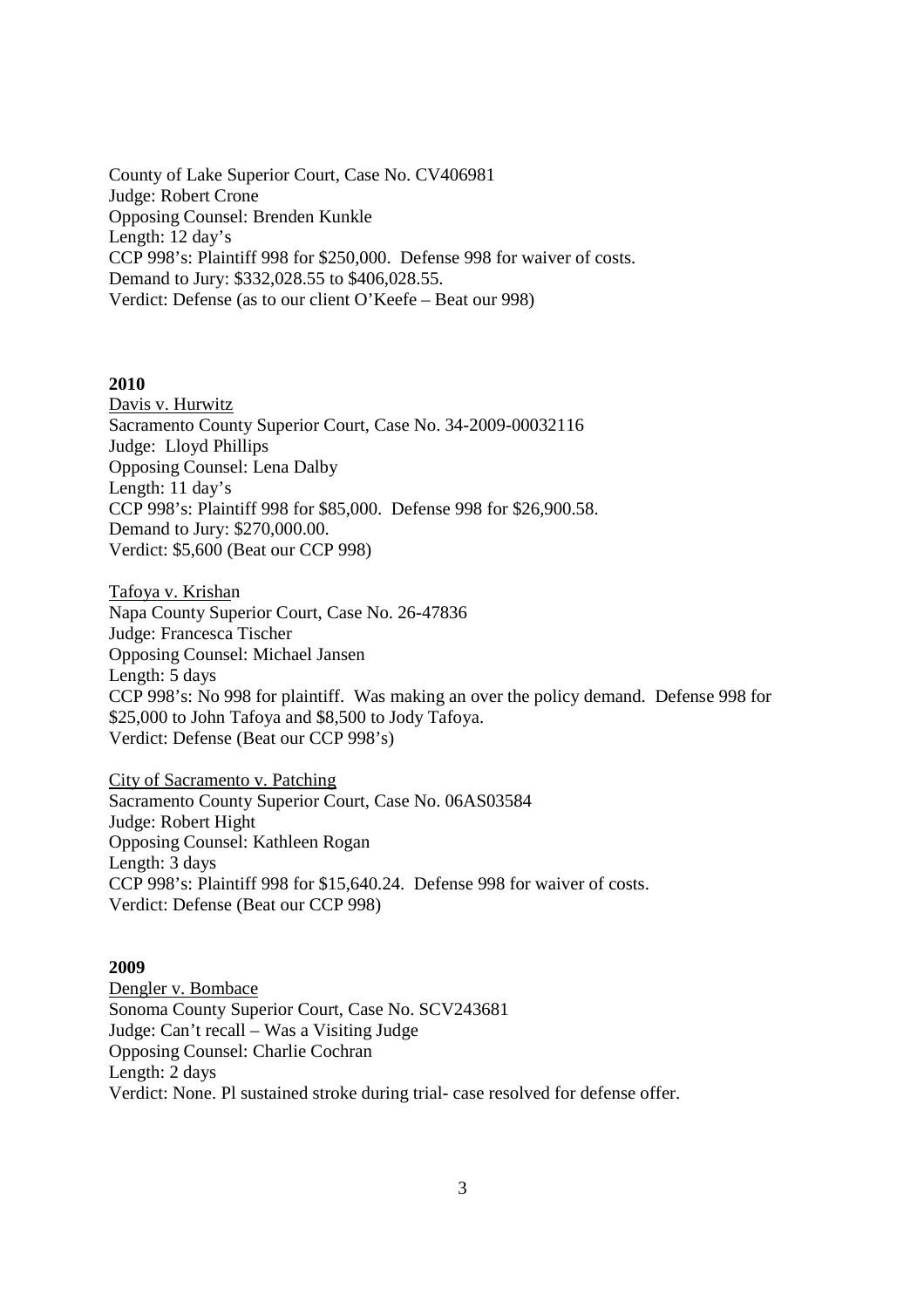Philip Wilbur v. Patrick Stockar San Joaquin County Superior Court, Case No. CV024454 Judge: Elizabeth Humphrey Opposing Counsel: Stan Fleshman Length: 6 weeks CCP 998's: Plaintiff 998 for \$1,100,000. Defense 998 for waiver. Demand to Jury: \$7,156,650.70 to \$10,156,650.70. Verdict: Defense (Beat our CCP 998)

Frankly Lee Morris v. Kristyn Ingle Solano County Superior Court, Case No. FCS029899 Judge: Scott Kays Opposing Counsel: Mike Jansen/Mathew Rives Length: 1 ½ weeks CCP 998's: None for plaintiff – last demand \$600,000. Defense 998 for \$19,500. Demand to Jury: \$1,000,000. Verdict: Defense (Beat our CCP 998)

#### **2008**

America Catlin v. Moira Jackson Solano County Superior Court, Case No. FCS029743 Judge: David Power Opposing Counsel: Mark Basil Pappas Length: 3 day's CCP 998's: None by plaintiff. Defense 998 for waiver. Verdict: Defense (Beat our CCP 998)

Robert Coate v. Sinh Luong Sacramento County Superior Court, Case No. 04AS04639 Judge: David Abbott Opposing Counsel: Kenneth Shepherd Length: 1 ½ weeks CCP 998's: Arbitration award of \$62,070.69 rejected by defense. Demand to Jury: \$250,000 - \$350,000 Verdict: Defense (Beat our CCP 998)

Herald Lowther v. Brett Smith Solano County Superior Court, Case No. FCS028128 Judge: Paul Beeman Opposing Counsel: Pro Per Length: 1 day Verdict: Defense

### **2007**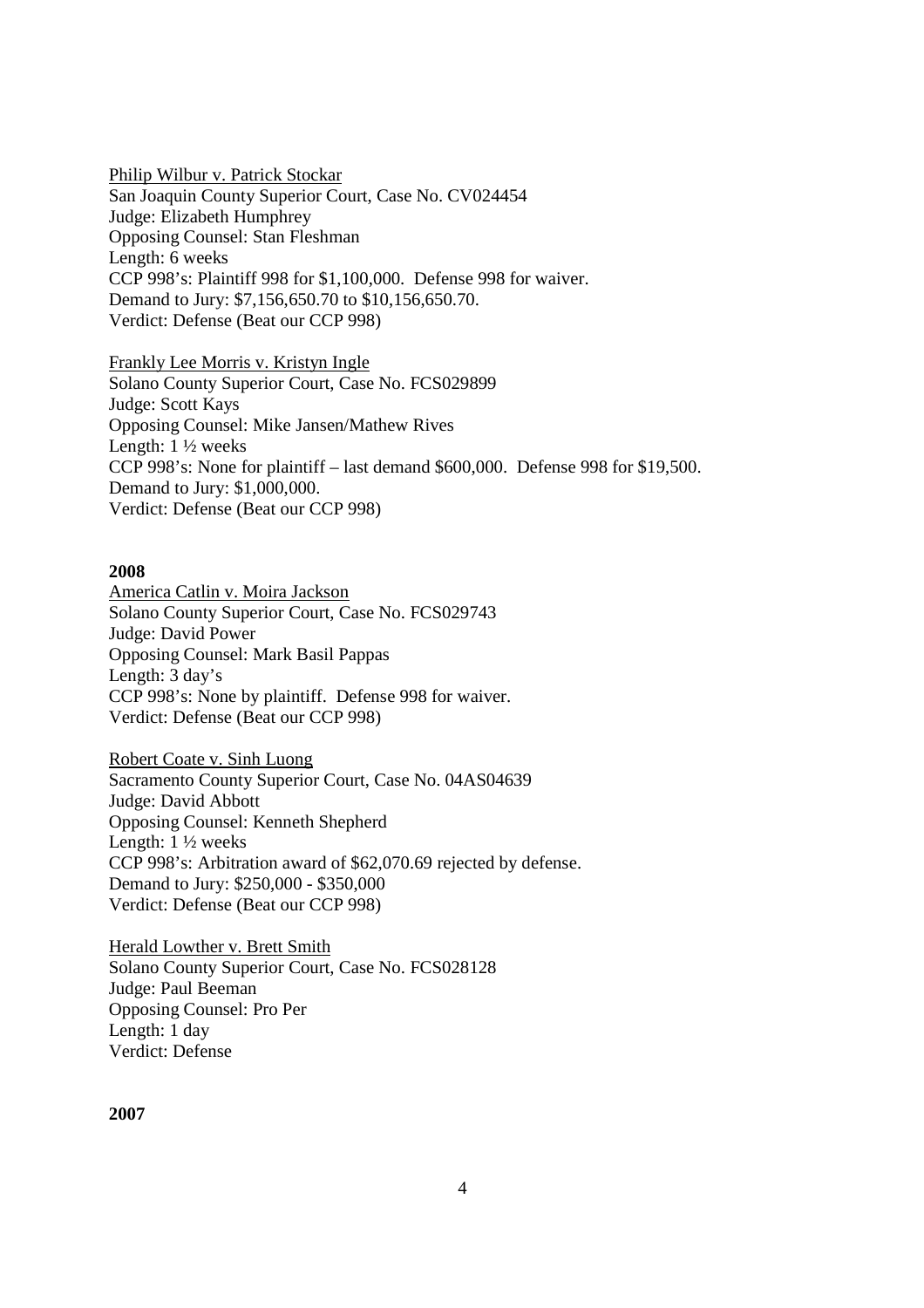Scott-Femenella v. Larry Sherrill Sacramento County Superior Court, Case No. 05AS01180 Judge: Lloyd Phillips Opposing Counsel: Stanley Fleshman Length: 2 ½ weeks CCP 998's: Plaintiff 998 for \$100,000 and then \$35,000. Defense 998 for \$17,208. Demand to Jury: \$174,835.00 Verdict: \$13,118 (Beat CCP 998)

Lloyd Monroe v. Attila Csige Alameda Superior Court, Case No. RG05-212659 Judge: Lawrence Apel Opposing Counsel: Wynne Herron Length: 1 week Verdict: \$60,000

#### **2006**

Dorothy Claiborne v. Elias Miguel Solano County Superior Court, Case No. FCS025345 Judge: Michael Smith Opposing Counsel: Robert Thurbon Length: 3 day's Verdict: Defense

Deanna Leticia Eden v. Maria Del Solorro Esparza, Juan Casanova, Jose & Alejandro Ponce Contra Costa County Superior Court, Case No. C03-02662 Judge: Judy Craddick Opposing Counsel: Terry Anderlini Length: 2 weeks Verdict: \$6,344

Michelle R. Devilbiss and Leonard Devilbiss v. John DeMarchi Sonoma County Superior Court, Case No. SCV-226821 Judge: Knoel Owen Opposing Counsel: Marv Pederson Length: 2 weeks Verdict: Michelle- \$9,259 Leonard- \$49,370

#### **2005**

Advantica v. Western Signs Solano County Superior Court Judge: Harry Kinnicutt Opposing Counsel: Randy Gimple Length: 2 weeks